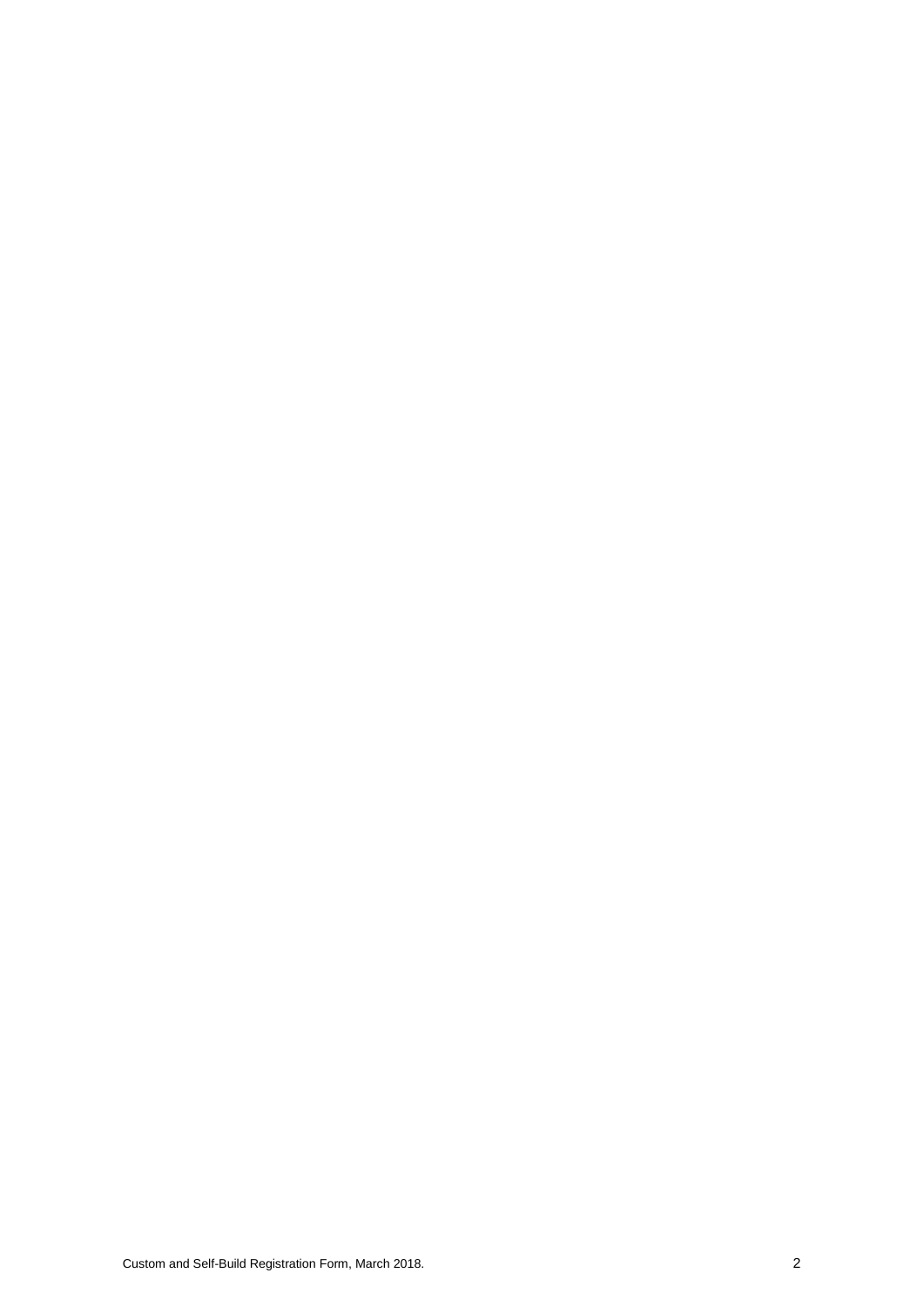## **1. Introduction**

- 1.1 We keep a register of people who may be interested in building their own home in the North York Moors National Park, either on their own or as part of a group or association. We do this for four reasons:
	- To assess the level of interest from those wishing to build their own homes in the North York Moors National Park;
	- To keep a record of individuals and associations so we can notify any potential selfbuilders if opportunities come up to do so;
	- To help inform the development of our planning policies;
	- To comply with the Self Build Act 2015 and The Self-build and Custom Housebuilding (Register) Regulations 2016.

## **2. What is custom and self-build housing?**

- 2.1 Self-build housing usually means that you are directly involved in organising the design and construction of your new home. Custom build usually means working with a specialist developer to help you build your own home. There may be some overlap between the two  $$ for example, some custom build developers offer the option of a serviced plot where you can design and build your own home as part of a larger scheme. The crucial element is that the person or persons that will eventually occupy the home are the driving force in its design and construction.
- 2.2 If you are interested in custom and self-build housing there are a number of sources of information which may assist you if you are thinking of building your own home as an individual or as part of a group. Links to some useful websites are below:
	- The Self Build Portal: [www.selfbuildportal.org.uk/](http://www.selfbuildportal.org.uk/)
	- National Self Build Association: [www.nacsba.org.uk/](http://www.nacsba.org.uk/)
	- Community Self Build Agency: [www.communityselfbuildagency.org.uk/](http://www.communityselfbuildagency.org.uk/)

## **3. What is the register and how will we use information on it?**

- 3.1 By signing up, you will help us find out more about the demand for custom build plots in the North York Moors National Park. This would include where people would like their plot to be, the type of house that they would like to build and the way in which they would like to do so. Information collected via this form may be used to explore ways in which it might be possible for people and plots to be brought together.
- 3.2 Registration **does not guarantee** that a suitable plot will be identified or become available. Please be aware that self and custom building homes are subject to the same requirement for planning permission as other homes. The Register is split into Parts 1 and 2, with Part 1 comprising all those applicants who meet the National Park's local connection criteria. Part 2 of the Register includes applicants who do not meet the criteria, but whose details are held in case circumstances or policy change such that they may become eligible to be included on Part 1.
- 3.3 Your personal details will not be passed on to anyone else or published although we may publish aggregated data from the register. This will not include individual contact details.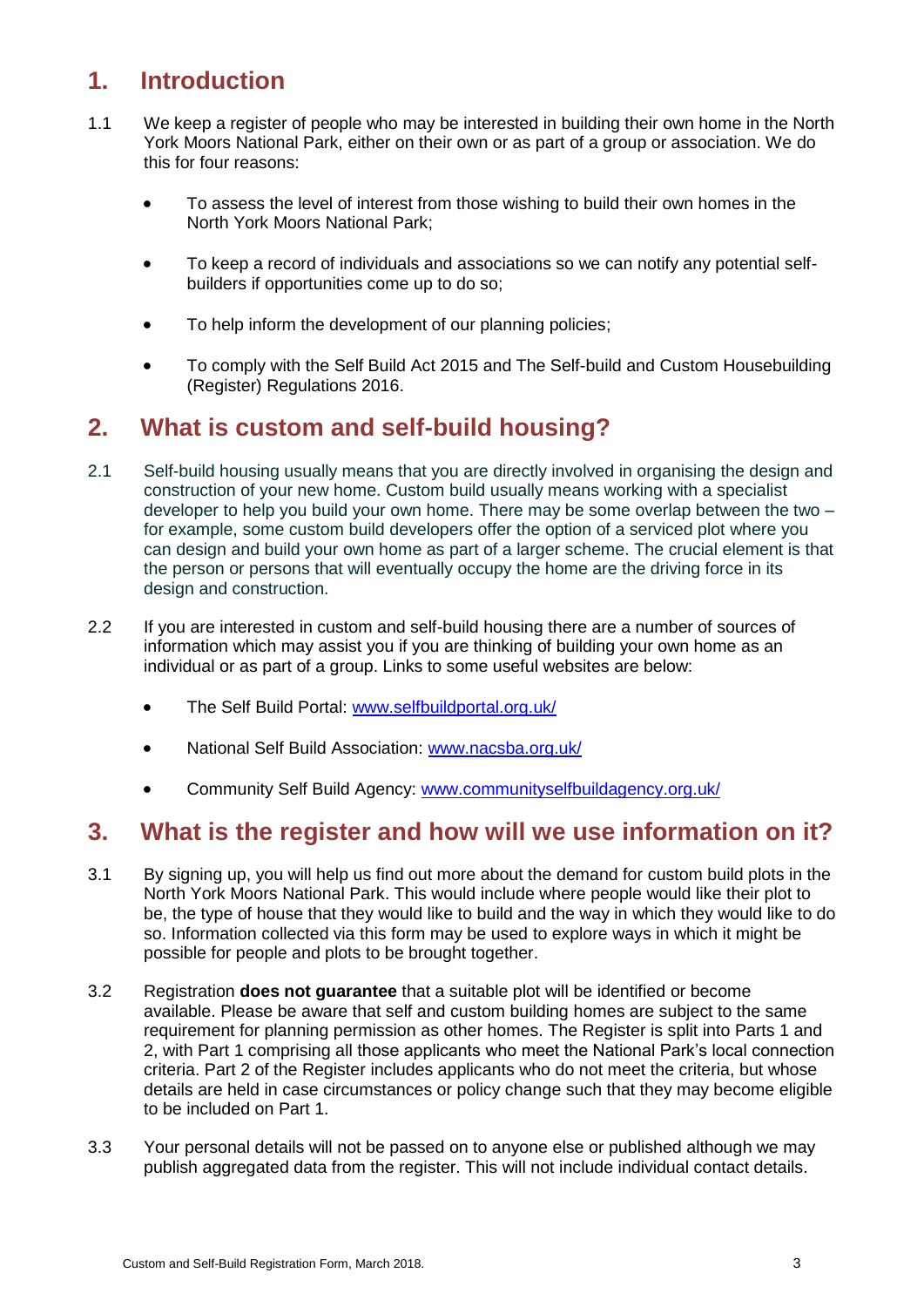#### **Privacy Statement:**

North York Moors National Park Authority is a 'Data Controller' as defined by Article 4(7) of the General Data Protection Regulations (GDPR). This means that the Authority has a duty of care towards the personal data that it collects and uses.

The Authority is committed to ensuring the responsible collection and use of personal data in the course of its business. We will ensure that personal data is processed fairly and lawfully, and that the rights of data subjects are properly respected.

When collecting personal information from you, we will tell you how this information is to be used, and will not use your details for other purposes without your consent.

The Authority has appointed Alison Johnson to be its Data Protection Officer, contact details are: Alison Johnson – Audit and Fraud Manager, Telephone No: 01723 (384431) Email address: [dataprotection@scarborough.gov.uk](mailto:dataprotection@scarborough.gov.uk)

Full Privacy statement can be found at [http://www.northyorkmoors.org.uk/about](http://www.northyorkmoors.org.uk/about-us/termsandconditions)[us/termsandconditions](http://www.northyorkmoors.org.uk/about-us/termsandconditions)

The data collected will be used for the purpose of informing the Authority of the level of demand for Custom and Self-Build Housing within the National Park, and for bringing together those on the list with those with suitable land (consent would be requested before details are passed on).

## **4. How do I sign up?**

- 4.1 If you would like to register your interest, complete the registration form:
	- Complete it [online](http://www.northyorkmoors.org.uk/planning/framework/custom-and-self-build-register/)
	- [Download a form](http://www.northyorkmoors.org.uk/planning/framework/custom-and-self-build-register/) and send it to us at:

The Planning Policy Team The Old Vicarage Bondgate **Helmsley** York YO62 5BP

Or attach a scan of the form to an email and send it to us at [policy@northyorkmoors.org.uk](mailto:policy@northyorkmoors.org.uk)

- 4.2 Before you do this, please ensure that you meet the follow criteria;
	- Aged 18 or over
	- Are a British Citizen/a national of an European Economic Area state other than the United Kingdom/or a national of Switzerland
	- Seeking to acquire a plot of land to occupy your sole or main residence
- 4.3 If you have any questions please contact the Planning Policy team by email: [policy@northyorkmoors.org.uk](mailto:policy@northyorkmoors.org.uk) or phone 01439 772700.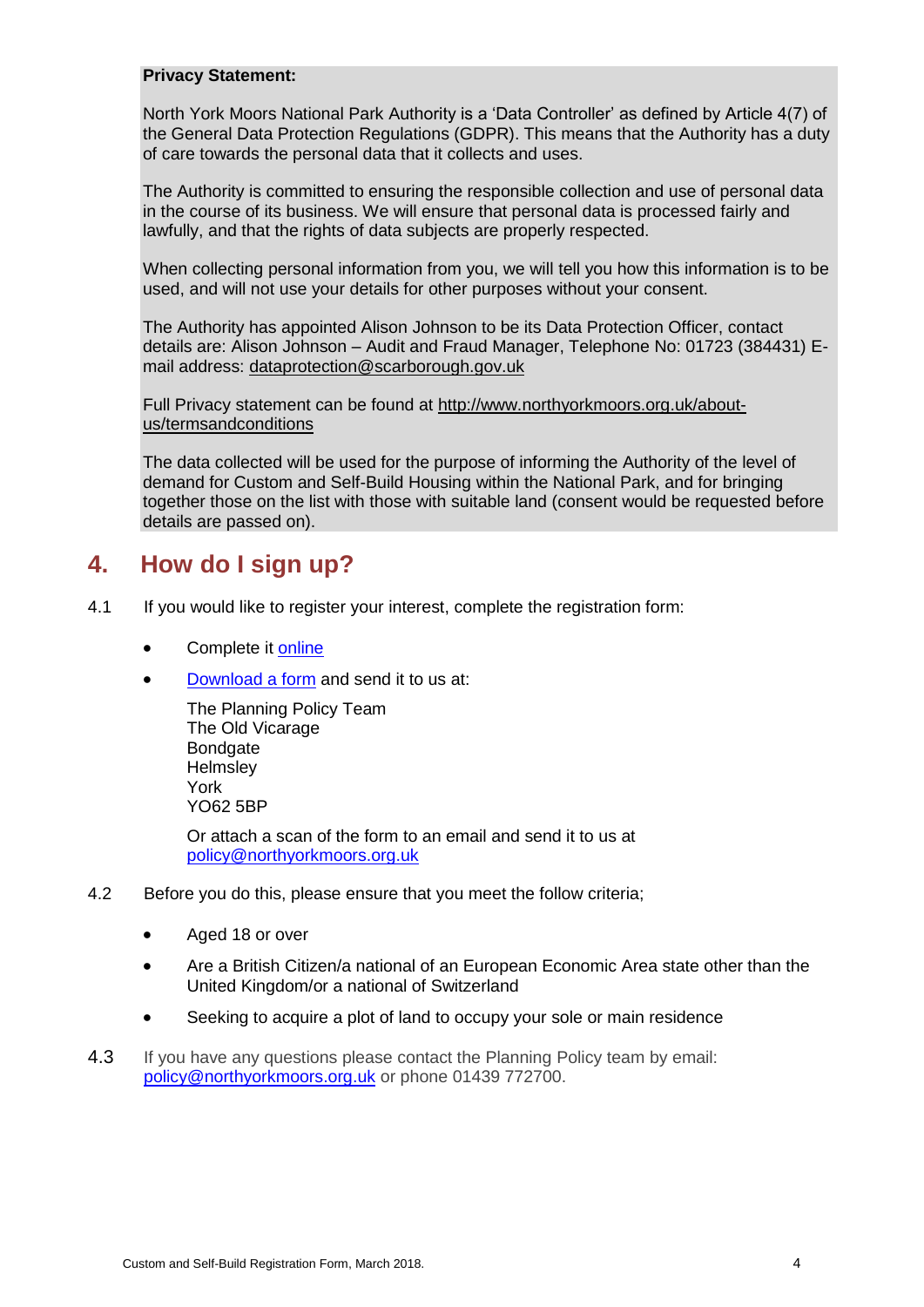

| <b>Custom and Self Build Registration Form</b>                                                                                                                                                                                     |          |                  |               |  |  |
|------------------------------------------------------------------------------------------------------------------------------------------------------------------------------------------------------------------------------------|----------|------------------|---------------|--|--|
| By completing this form you will be helping us find out more about the demand for custom and<br>self-build plots in the North York Moors National Park, where this demand may be and the type<br>of property people wish to build. |          |                  |               |  |  |
| Please provide as much information as you can. Registration does not, however guarantee<br>that suitable plots will be identified or become available                                                                              |          |                  |               |  |  |
| <b>Office Use Only:</b>                                                                                                                                                                                                            |          |                  |               |  |  |
| Parish:                                                                                                                                                                                                                            |          |                  | Reference no: |  |  |
|                                                                                                                                                                                                                                    |          | <b>About You</b> |               |  |  |
|                                                                                                                                                                                                                                    | Title:   |                  |               |  |  |
| <b>First Name:</b>                                                                                                                                                                                                                 |          |                  |               |  |  |
| Surname                                                                                                                                                                                                                            |          |                  |               |  |  |
|                                                                                                                                                                                                                                    | Address: |                  |               |  |  |
|                                                                                                                                                                                                                                    |          |                  |               |  |  |
|                                                                                                                                                                                                                                    |          |                  |               |  |  |
| Postcode:                                                                                                                                                                                                                          |          |                  |               |  |  |
| Telephone:                                                                                                                                                                                                                         |          |                  |               |  |  |
| Email address:                                                                                                                                                                                                                     |          |                  |               |  |  |
| Q1. How would you like to be contacted in the future? (please tick all that apply)<br>By email:<br>By telephone:<br>By post:                                                                                                       |          |                  |               |  |  |
| I am over 18 and a citizen of the European Economic Area (please tick):                                                                                                                                                            |          |                  |               |  |  |

Г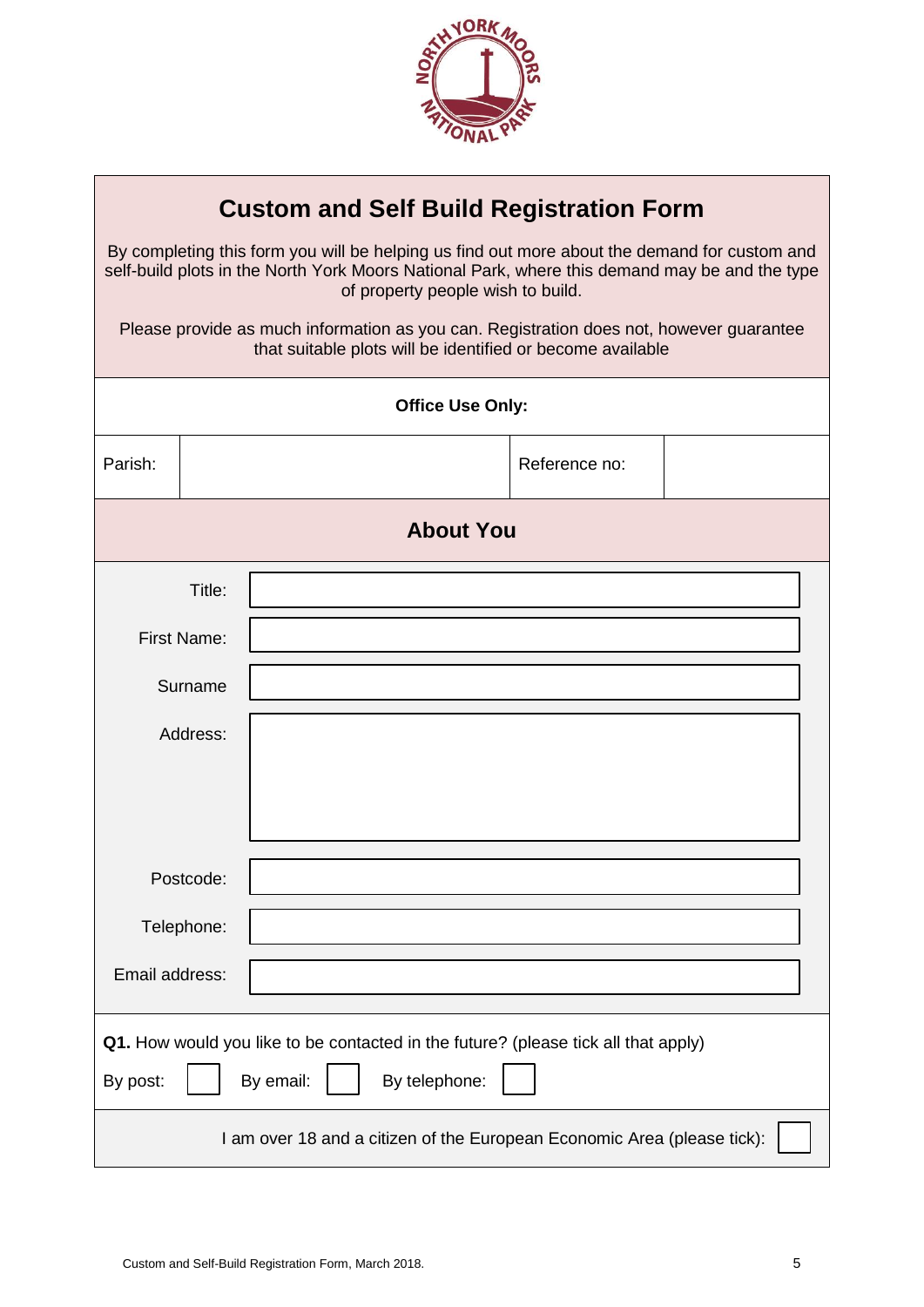| <b>Q2.</b> Are you part of a group or association? If so please give details including contact details:                                                                                              |
|------------------------------------------------------------------------------------------------------------------------------------------------------------------------------------------------------|
|                                                                                                                                                                                                      |
| <b>Q3.</b> Do you have any local connection to the North York Moors National Park Authority Area?                                                                                                    |
| I currently live in the National Park and have lived permanently within the area for<br>at least the three previous years;                                                                           |
| I work permanently within the area (meaning a full time job or part time<br>employment of at least 16 hours per week;                                                                                |
| I have an essential need to live close to relatives who are currently living in the<br>National Park, have resided in the Park for at least the previous 3 years and<br>require substantial support; |
| I have an essential requirement for substantial support from relatives<br>who are currently living in the National Park and have resided in the Park for at<br>least the previous 3 years;           |
| None of the above (ticking this box will mean you can only be included on Part 2 of<br>the Register – see paragraph 3.2 of introductory notes),                                                      |
| <b>Q4.</b> Are there any other particular circumstances which may justify a need to live within the<br><b>National Park?</b>                                                                         |
|                                                                                                                                                                                                      |
|                                                                                                                                                                                                      |
| Site or plot requirements                                                                                                                                                                            |
| Q5. What type of custom or self or custom build project are you seeking to carry out? (please<br>tick all that apply)                                                                                |
| Individual self-build (including off-site manufactured kit home) – you will oversee<br>the design and build                                                                                          |
| Group custom build – you will input into the design as part of a wider group build,<br>which includes purchasing a fully serviced plot from a developer on which to build                            |
| Community self/build – you will develop homes as part of a Community Group                                                                                                                           |
| Other - please explain below:                                                                                                                                                                        |
|                                                                                                                                                                                                      |
|                                                                                                                                                                                                      |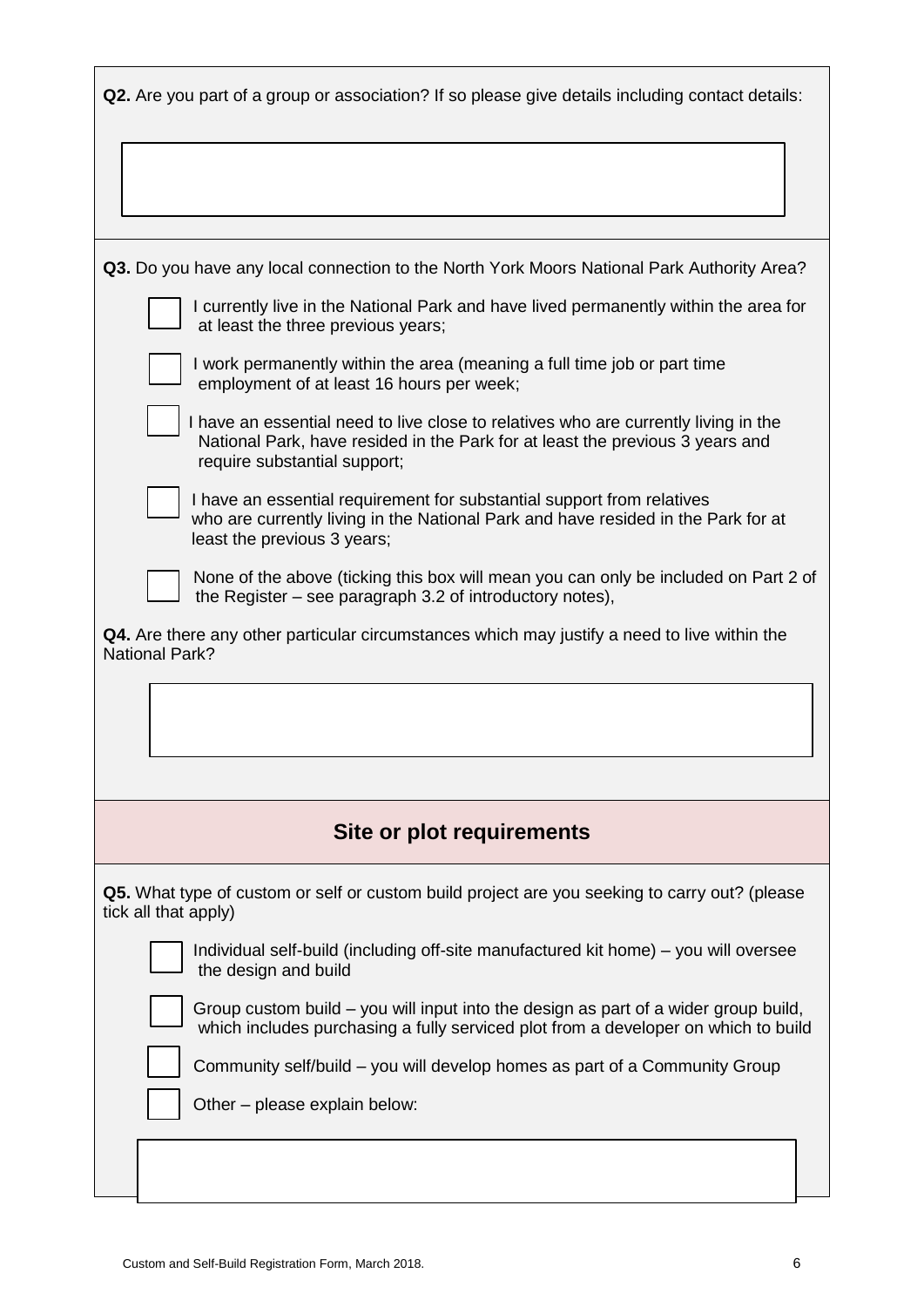| <b>Q6.</b> Please write below all the area(s) you would be interested in that are within the National<br>Park (where possible, please refer to the names of parishes, villages or settlements, so<br>that your application can be interpreted accurately) |  |  |  |  |
|-----------------------------------------------------------------------------------------------------------------------------------------------------------------------------------------------------------------------------------------------------------|--|--|--|--|
| Q7. What size plot (approximately) are you looking for? Please tick all that apply, remembering<br>that it is the size of the plot, not the home:                                                                                                         |  |  |  |  |
| Smaller than 100 square metres                                                                                                                                                                                                                            |  |  |  |  |
| $D = 250$ square metres                                                                                                                                                                                                                                   |  |  |  |  |
| 50 - 500 square metres                                                                                                                                                                                                                                    |  |  |  |  |
| $-00 - 1,000$ square metres                                                                                                                                                                                                                               |  |  |  |  |
| prger than 1,000 square metres                                                                                                                                                                                                                            |  |  |  |  |
| Q8. How many bedrooms would you prefer?                                                                                                                                                                                                                   |  |  |  |  |
| One                                                                                                                                                                                                                                                       |  |  |  |  |
| Two                                                                                                                                                                                                                                                       |  |  |  |  |
| Three                                                                                                                                                                                                                                                     |  |  |  |  |
| Four or more                                                                                                                                                                                                                                              |  |  |  |  |
| Undecided                                                                                                                                                                                                                                                 |  |  |  |  |
| <b>Your circumstances</b>                                                                                                                                                                                                                                 |  |  |  |  |
| Q9. How soon can you start building?                                                                                                                                                                                                                      |  |  |  |  |
| Ready to go now                                                                                                                                                                                                                                           |  |  |  |  |
| Within the next twelve months                                                                                                                                                                                                                             |  |  |  |  |
| Within the next five years                                                                                                                                                                                                                                |  |  |  |  |
| Q10. How do you intend to finance your home?                                                                                                                                                                                                              |  |  |  |  |
| Self funded - funding is in place                                                                                                                                                                                                                         |  |  |  |  |
| Custom and Self-Build Registration Form, March 2018.<br>7                                                                                                                                                                                                 |  |  |  |  |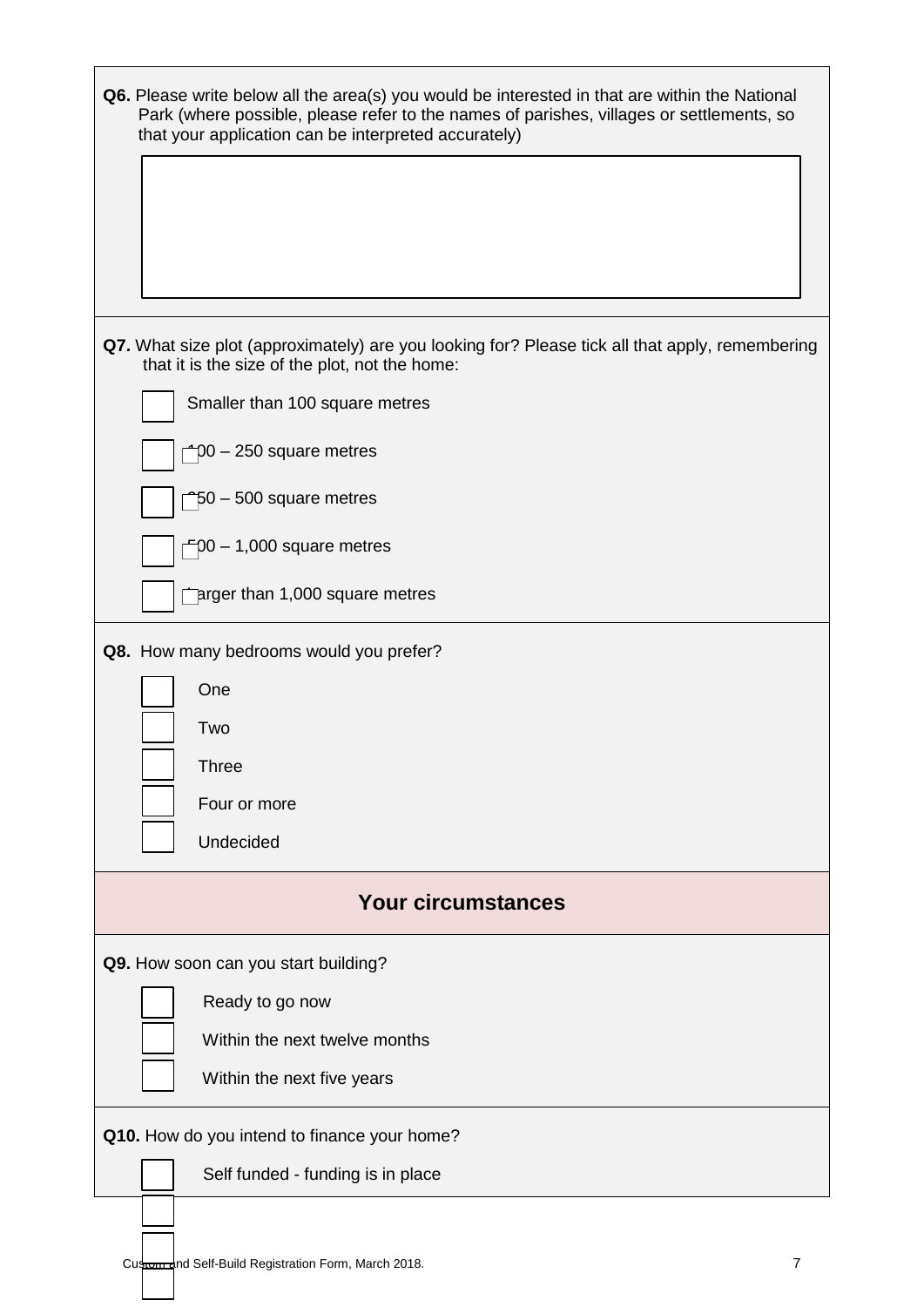| Self funded – I will require a mortgage but expect this will be forthcoming            |  |  |  |  |
|----------------------------------------------------------------------------------------|--|--|--|--|
| Alternative funding will be required                                                   |  |  |  |  |
| As shared ownership with a Housing Association                                         |  |  |  |  |
| Q11. Do you already have a plot in mind for your project?                              |  |  |  |  |
| Yes (owned)                                                                            |  |  |  |  |
| Yes (not owned)                                                                        |  |  |  |  |
| <b>No</b>                                                                              |  |  |  |  |
| If yes, please provide details (including a map with the boundaries shown if possible) |  |  |  |  |
|                                                                                        |  |  |  |  |
|                                                                                        |  |  |  |  |
| Date completed:                                                                        |  |  |  |  |

Thank you for completing this form. It should be returned to the North York Moors National Park Authority at:

The Policy Team North York Moors National Park Authority The Old Vicarage Bondgate **Helmsley** York YO62 5BP

Email: [policy@northyorkmoors.org.uk](mailto:policy@northyorkmoors.org.uk)